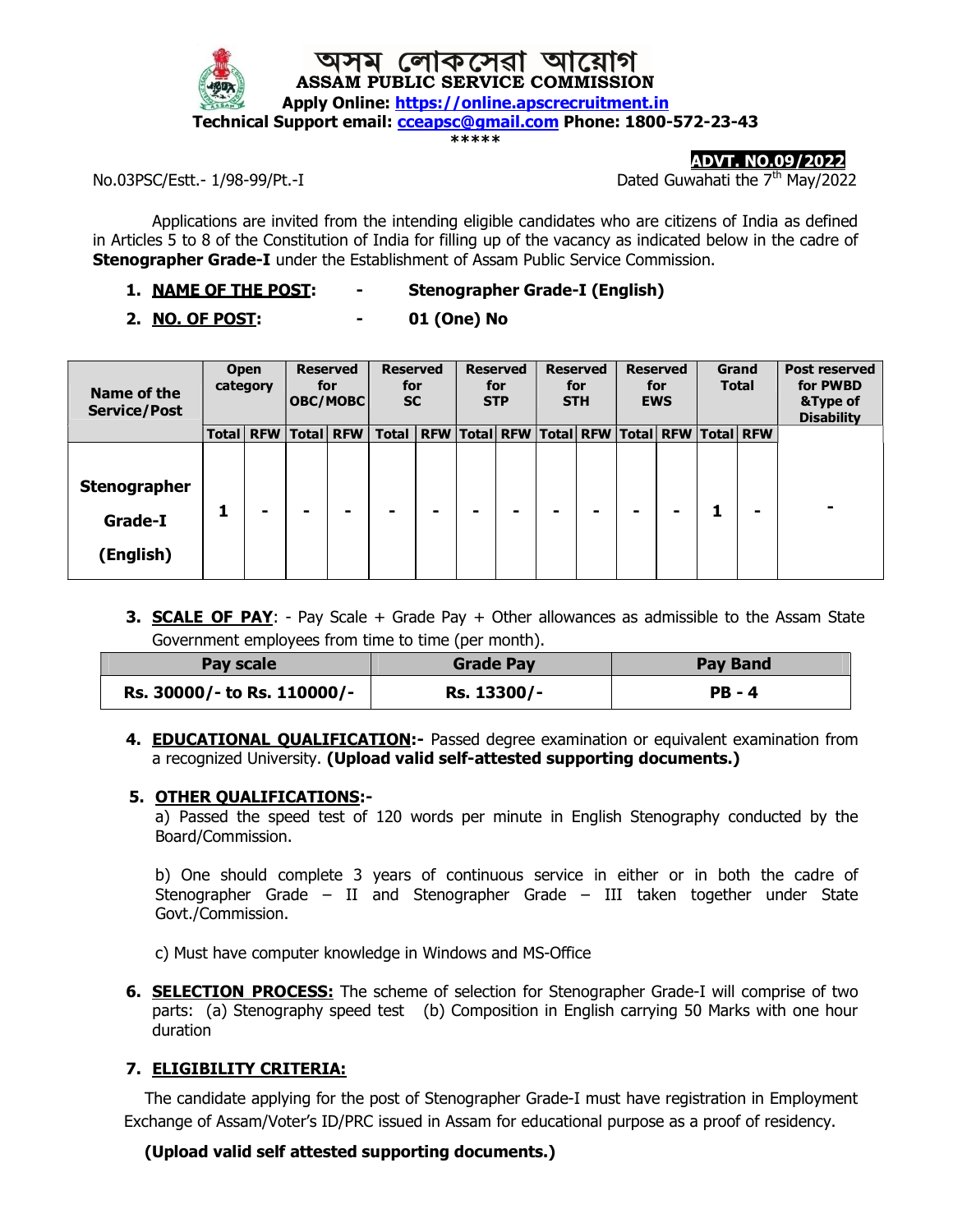## 8. Age:-

 The candidate should not be less than 21 years of age and not more than 38 years of age as on 01/01/2022.

The upper age limit is relaxable :

- (i) By 5 years for SC/ST candidates, i.e. upto 43 years.
- (ii) By 3 years for OBC/MOBC candidates i.e. upto 41 years as per Govt. Notification No. ABP.  $6/2016/9$  dated Dispur the  $25<sup>th</sup>$  April 2018.
- (iii) For Persons with benchmark disability (PWBD) by 10 years irrespective of SC/ST/OBC and General Category of candidate as per Govt. Memorandum No. ABP 180/2017/105 dated Dispur the  $7<sup>th</sup>$  January, 2019.

## (Upload valid self-attested supporting documents.)

The age limit of the candidate will be calculated on the basis of the **Matriculation / HSLC** Admit Card or Pass Certificate issued by a recognized Central/State Board/Council and no other document shall be accepted in lieu of the mentioned documents.

 $\triangleright$  The Advertisement has been issued as per 'the A.P.S.C. Stenographers Service (Recruitment & Conditions of Service) Orders 2010'

## (i) STARTING DATE FOR ONLINE APPLICATION : 10-05-2022

### (ii) CLOSING DATE FOR ONLINE APPLICATION : 04-06-2022

### 9. APPLICATION FEES:

Under the Digital India initiative by Ministry of Electronics and Information Technology (MeitY), Government of India, APSC has decided to launch its Online Recruitment portal with the help of CSC-SPV, a MeitY approved organization, which will charge a processing fee of Rs.  $30.00/- + 18\%$  tax = Rs.35.40/from each candidate.

| SI.<br><b>No</b> | Category       | <b>Application</b><br>fee $(Rs)$ | <b>Processing Fee</b><br><b>Charged by</b><br><b>CSC-SPV (Rs)</b> | Taxable amount<br>on processing<br>fee (@18%) | <b>Total Amount</b><br>(Rs) |
|------------------|----------------|----------------------------------|-------------------------------------------------------------------|-----------------------------------------------|-----------------------------|
|                  | General/EWS    | 250                              | 30                                                                | 5.40                                          | 285.40                      |
| 2.               | SC/ST/OBC/MOBC | 150                              | 30                                                                | 5.40                                          | 185.40                      |
| 3.               | <b>BPL</b>     | Nil                              | 30                                                                | 5.40                                          | 35.40                       |
| 4.               | <b>PWBD</b>    | Nil                              | 30                                                                | 5.40                                          | 35.40                       |

 (i) Applications without the prescribed fee would not be considered and summarily rejected. No representation against such rejection would be entertained.

 (ii) Fees once paid shall not be refunded under any circumstances nor can the fees be held in reserve for any other examination or selection.

(iii) BPL candidates must upload BPL certificate for claiming application fee relaxation.

 $\triangleright$  **EWS** candidates must produce valid Income & Assets certificate of the family issued by the officer not below the rank of Circle Officer as per provision of Para 5 of Govt. OM No.ABP.07/2019/4, dated 10-04-2019. Kindly, refer to the Govt. OM No.ABP.07/2019/16 dated 31-12-2019. Candidates may download the specimen copy of EWS Certificate on www.apsc.nic.in under "Forms & Downloads".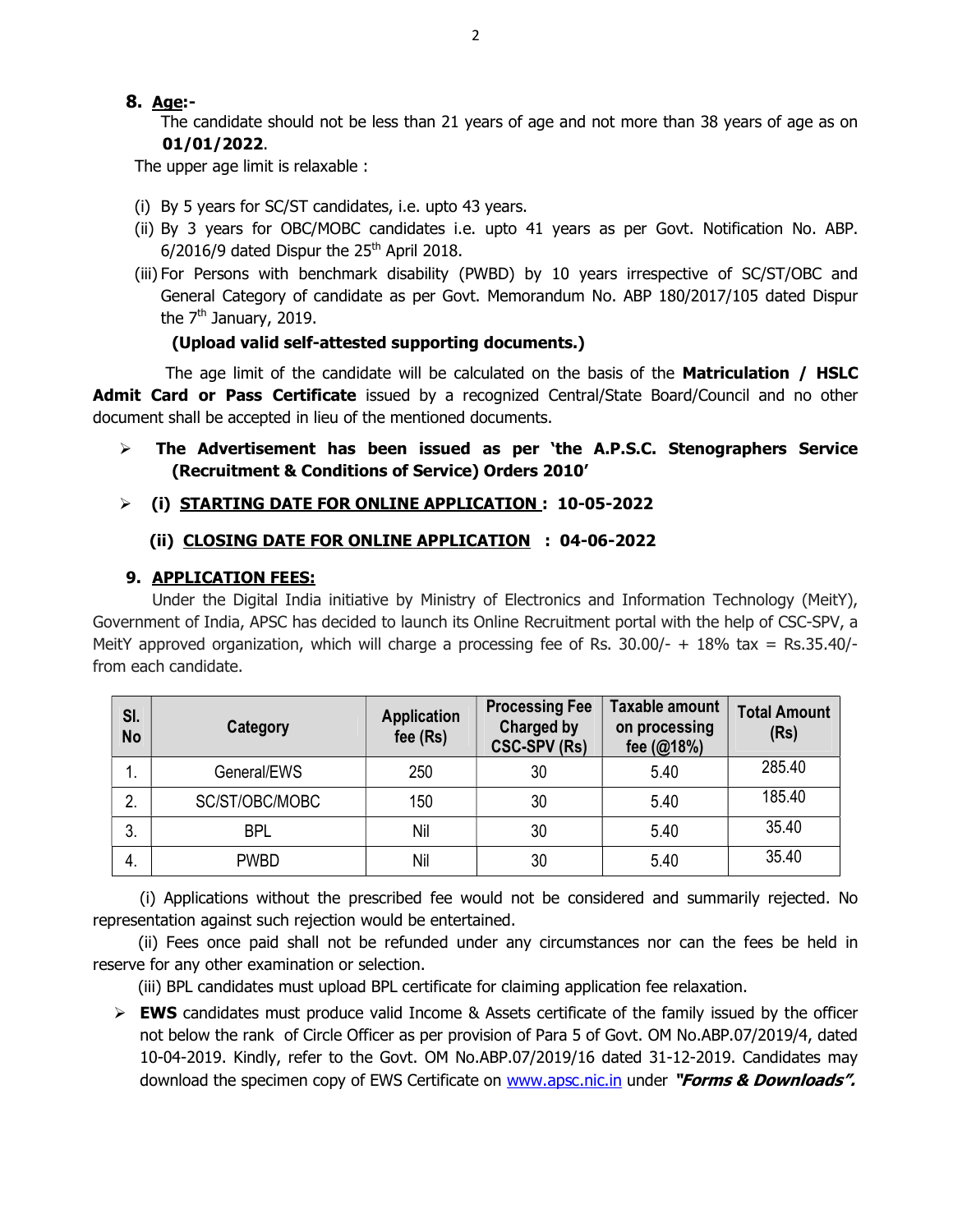$\triangleright$  **SC/ST/OBC** Candidates claiming reservation in SC, ST or OBC category, they must upload certificate in support of his/her claim from competent authority of the State of Assam. The certificate must be obtained within the closing date of online application and no claim in this regard will be entertained afterwards.

### > PERSONS WITH BENCHMARK DISABILITY :

## \*Candidates applying in PWD category should upload Disability Certificate issued by competent authority.

 Physically Handicapped (PH) Persons or Persons with disabilities, as indicated against various item(s) in the **VACANCY DETAILS**, can apply to the respective posts even if the post is not reserved for them but has been identified as Suitable. However, such candidates will be considered for selection to such post by general standard of merit. Persons suffering from not less than 40% of relevant disability shall alone be eligible for the benefit of reservation and other relaxations as permissible under the rules. Thus, Physically Handicapped (PH) persons can avail benefit:

 (i). Reservation and other concessions and relaxation as permissible under the rules only when degree of physical disability is 40% or more and the posts are reserved for PH candidates.

 (ii). Other Concessions and Relaxations as permissible under the rules only when degree of physical disability is 40% or more and the posts are suitable for PH candidates.

#### Examination schedule/programme will be notified in due course of time.

#### **HOW TO APPLY**

- 1. Applicants are required to apply online through APSC's recruitment website. No other means/ mode of application will be accepted and the Application will be summarily rejected.
- 2. Applicants who have not registered yet, in Online Recruitment Portal of APSC are first required to go to the APSC's recruitment website **https://online.apscrecruitment.in** and register themselves by clicking on 'Register Here' link and complete the user registration process by providing basic details.
- 3. CANDIDATES ARE ADVISED TO REGISTER WITH VALID AND ACTIVE E-MAIL ADDRESS IN THE ONLINE APPLICATION. INTERVIEW SCHEDULE AND REQUIREMENTS WITH REGARD TO COPIES OF CERTIFCATES TO BE SUBMITTED IN RESPECT OF CLAIMS MADE IN THE ONLINE APPLICATION, WILL BE INTIMATED TO THE CANDIDATES THROUGH THE WEBSITE OF THE COMMISSION IN DUE COURSE OF TIME.
- 4. After creating an account, applicants need to login with the credentials.
- 5. After login, applicants need to provide One Time Registration details such as Personal Information, Educational Qualification, Work Experience, Photo (Min size-20 KB & Max size-200 KB and not older than 3 months) & Signature (Min size-20 KB & Max size-200 KB) and other required documents. Once these details are submitted, applicants will be able to download the One Time Registration details. Then applicants can click on Home->Dashboard and see the live advertisements of APSC in 'Apply Section'. Please note that One Time Registration details need to be provided only once.
- 6. The applicants are advised to read the eligibility criteria and other relevant details carefully before applying for the advertisement. Mandatory fields in the online form are marked with  $*$  (asterisk) sign.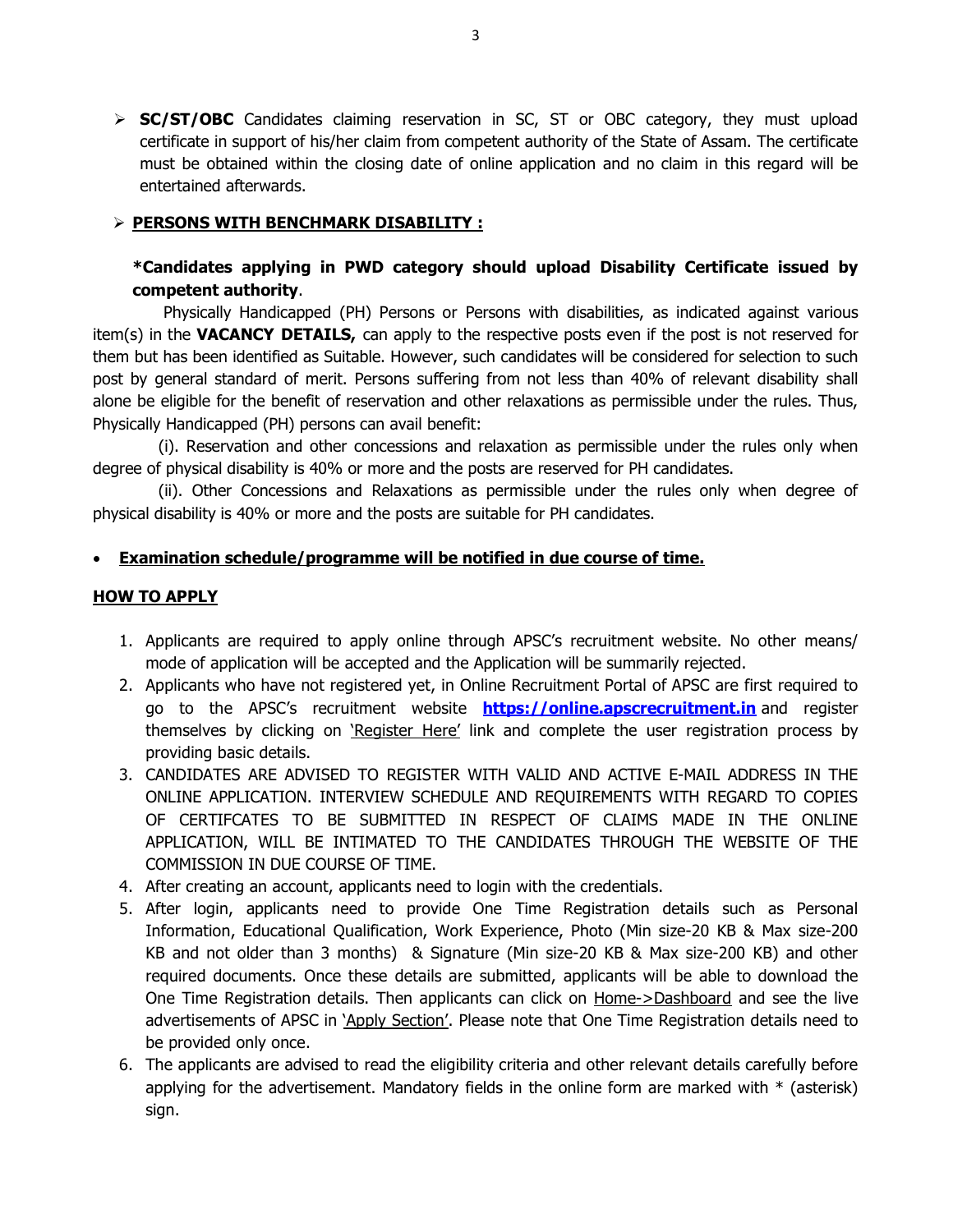- 7. Candidates must submit the details of documents like Certificate No., Issue date, Issuing authority and upload the documents/certificates (whenever asked for) in support of the claims made by them in the Application Form like, Date of Birth, Experience, Qualification(s) etc. or any other information, in  $pdf$  file in such a way that the file size does not exceed  $200$  KB and is legible when a printout taken. For that purpose, the applicant may scan the documents/certificates in 200 dpi grey scale.
- 8. Document details submitted in the online application form will be verified at the time of Document Verification.
- 9. Applicant should carefully fill all the information as asked in the application form and click on the declarations checkbox to enable the 'Preview' button before final submission.
- 10. Applicants must ensure all relevant fields in the application are filled in correctly before final submission, since editing after final submission will not be allowed.
- 11. After previewing the details filled in by the applicant he/she can either click 'Submit' for final submission or click 'Cancel' button for necessary corrections before final submission of the Application Form.
- 12. On successful completion of your complete application, an auto-generated email message will be sent on your registered email-id.
- 13. Applicant may also fill their online form through Common Service Centers. Applicants without debit card/Internet banking may visit nearest CSCs.
- 14. Candidates with less than 40% disability will not be considered for any relaxation which is applicable to Persons with benchmark disability candidates.
- 15. The applicants are advised to submit only single Online Recruitment Application for each post; however, if somehow, if he/she submits multiple Online Recruitment Applications for one post, then he/she must ensure that Online Recruitment Application with the higher "Application Number" is complete in all respects.
- 16. After submitting the Online Application, the candidates are required to take out a print out of the finally submitted Online Recruitment Application and retain the hardcopy of the Online Application Form.
- 17. The candidates are advised to submit the Online Recruitment Application well in advance without waiting for the closing date.

18. For any other issues related to online application form you can contact the following-

 Email: cceapsc@gmail.com Contact No: 1800-572-23-43 (From 10:00 AM to 5:00 PM on all working days.)

## $\triangleright$  POINTS TO NOTE:

- 1. The candidates before applying for the post(s)/service(s) should ensure that they fulfill all the eligibility conditions. Their admission at all the stages of selection in which they are admitted by the Commission will be purely provisional and under scrutiny, subject to their satisfying the prescribed eligibility conditions. If on verification at any time or any stage before or after the Screening Examination or Written Examination and Computer Test, it is found that they do not fulfill any of the eligibility conditions; their candidature for the post(s)/service(s) will be cancelled by the Commission.
- 2. No request for withdrawal of candidature received from a candidate after he/she has submitted his/her application will be entertained under any circumstances.
- 3. At any stage of the selection process no candidate shall be allowed to change his/her category (of caste etc)/sub-category/sub-categories as claimed by him/her in the original application form/online application form submitted to the Commission.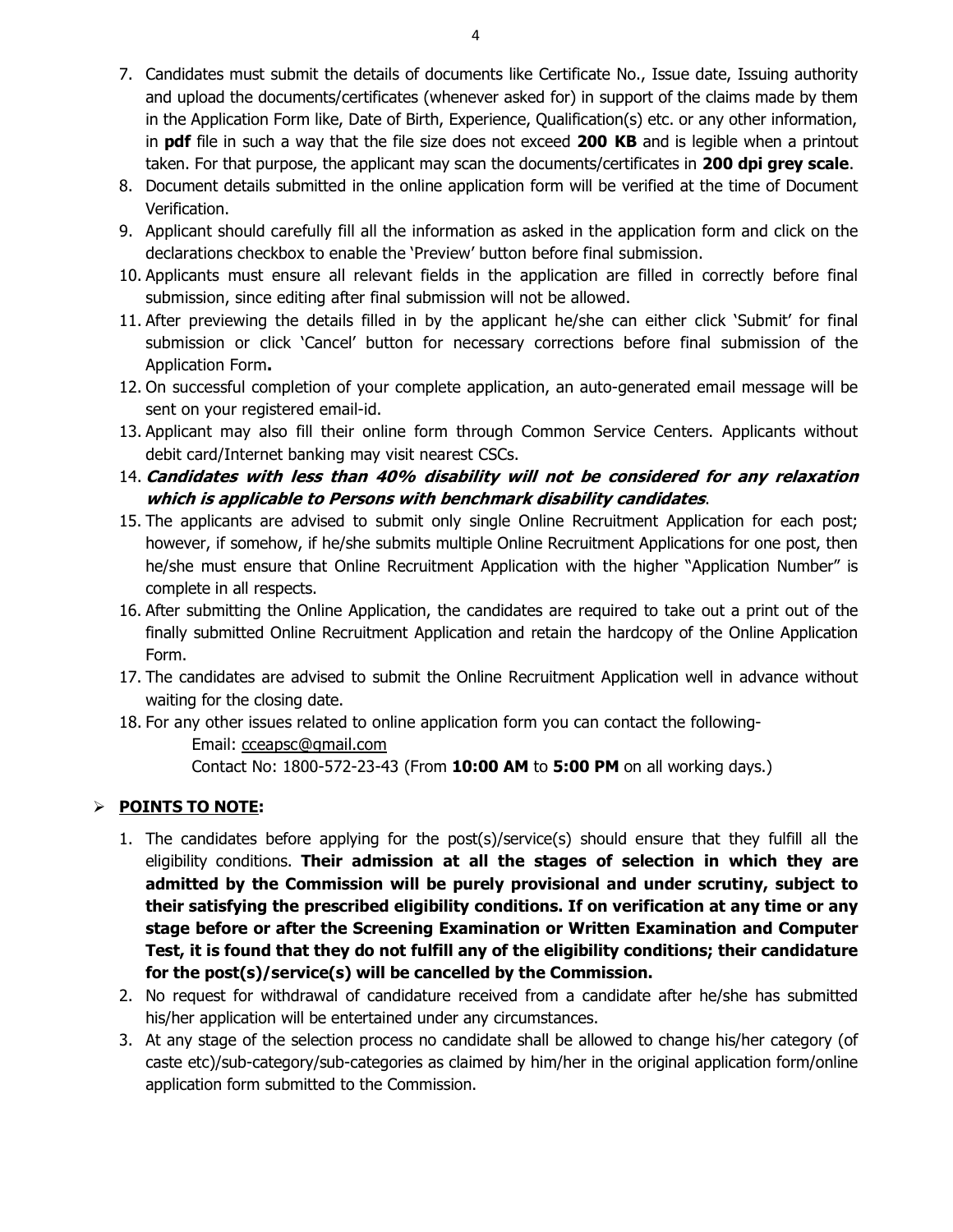- 4. The candidates who furnish wrong, erroneous or incorrect information in their application form may be disqualified from appearing for any post before the Commission up to a period to be specified by the Commission.
- 5. In case of detection of any false declaration / statement made by any applicant, his/her application will be rejected and will also be penalized as per prevailing Rules/Law. If in any case, submission of false material facts with a view to hoodwinking the Commission is detected even after the recommendation is made, the Commission may refer the matter to Government for taking necessary action.
- 6. The candidates shall have to produce identity proof like Pan Card, Driving Licence,Passport, Current ID card issued by the educational institutions, Voter ID Card, Aadhar Card (wherever applicable) at the time of Screening/Written test and Computer Test.
- 7. The date for determining the eligibility of all candidates in every respect shall be the closing date for submitting the Online Recruitment Application on the website https://online.apscrecruitment.in unless specifically mentioned in the recruitment advertisement.
- 8. Candidates must attend a Computer Test at a specific place, as may be fixed by the Commission. The Commission does not defray the traveling or other expenses of candidates summoned for Computer Test.
- 9. Candidates must be in sound bodily health. They must, if selected be prepared to undergo such medical examination and satisfy such medical authority as Government may require.
- 10. Candidates will be informed of the final result in due course through APSC website/News paper and any interim enquiries about the result are therefore, unnecessary and will not be attended to. The Commission do not enter into correspondence with the candidates about reasons for their non selection for appointment.

#### 11.Canvassing in any form will disqualify a candidate.

# $\triangleright$  <u>DOCUMENTS/CERTIFICATES TO BE PRODUCED AT THE TIME OF DOCUMENT</u> VERIFICATION.

 The hardcopy of the online application and the following Original Documents/Certificates along with Self-attested copies and other items specified in the Intimation Letter./Admit Card for Computer test are to be produced at the time of document verification, failing which the candidate would not be allowed to appear in the Computer Test:-

- a) Matriculation/10th Standard/HSLC Admit Card/Pass Certificate issued by Central/State Board clearly indicating Date of Birth in support of his/her claim of age.
- b) Certificates & Mark sheets of all examinations from HSLC onwards up to the level of qualifying examination.
- c) Degree/Diploma certificate along with mark-sheets pertaining to all the academic years as proof of educational qualification claimed. In the absence of Degree/Diploma certificate, provisional certificate along with mark sheets pertaining to all the academic years will be accepted.
- d) Caste certificate issued by Govt. of Assam for candidate seeking reservation as SC/ST/OBC/MOBC, from the competent authority indicating clearly the candidate's Caste, the Act/Order under which the Caste is recognized as SC/ST/OBC/MOBC and the village/town the candidate is ordinarily a resident of.
- e) BPL certificate/EWS certificate issued by Govt. of Assam. (wherever necessary).
- f) Employment Exchange Registration Certificate of Assam.
- g) Physically Handicapped certificate issued by the competent authority to Physically Handicapped persons eligible for appointment to the post on the basis of prescribed standards of Medical Fitness and if reservation is claimed by candidate for the post.